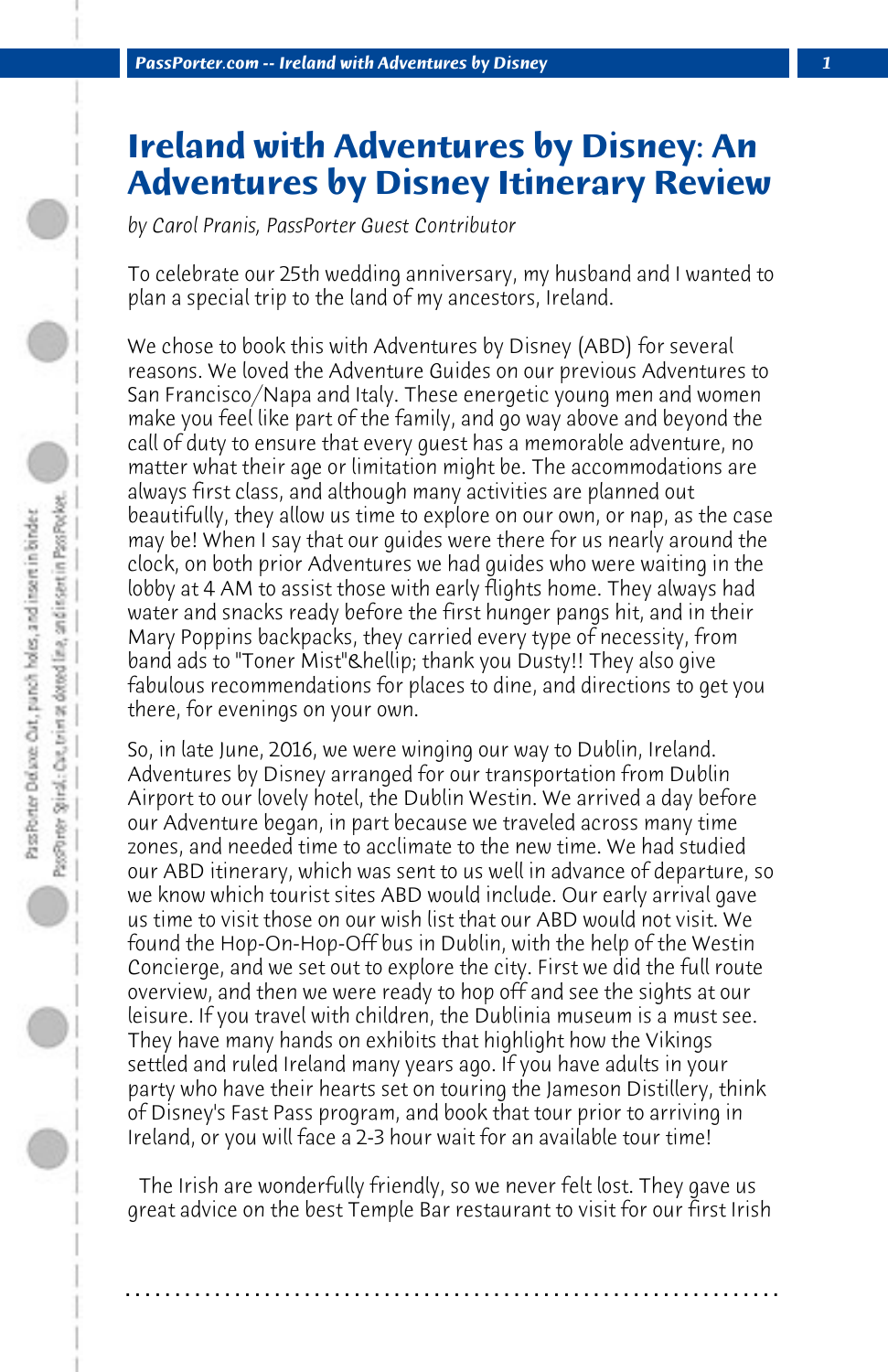dinner. The Westin was located within walking distance of this part of town, and we found our way to Gogarty's Irish Pub! I am here to assure you that the Irish have discovered gourmet cooking, and every meal we had was absolutely delicious. Along with the amazing food, we so enjoyed the great Irish music provided by the live band.

 Our Adventure by Disney -- Ireland began on Saturday evening, with a wonderful welcome dinner, complete with entertainment provided by a very talented harpist. We all shared where we were from, and what we were most looking forward to during our journey around Ireland. Surprisingly, our group had several California families, one from the city next door to ours! It's a Small World & hellip;.

Sunday dawned early, and after a delicious breakfast, we were off on our Viking Splash! If you have ever done a Duck Tour, that is what this was -- complete with the Viking headgear! We have some really funny pictures! First we did the land portion, then we went for a ride on the river Liffey! We saw U-2's studio -- cruised right past this!! Next we were off on our very comfy bus to visit the Jennie Johnson -- a ship replica of those that took the Irish Potato Famine victims to the USA. This gave me a new appreciation for the courage of my ancestors & hellip; Next stop was Lunch at the Guinness Storehouse -otherwise known as Mecca for the guys! Lunch was in a large private dining room, and then we were off for the tour. That was great fun, but wow, the place was packed!! After that, we went back to the hotel for our evening on our own. After our daily required nap, our guides recommended a great restaurant called The Bank, built in a gorgeous restored old bank building where we enjoyed another delicious dinner! Oh, but first & hellip; I was on a mission to find & hellip; The Disney Store!! Of course, our guides had the directions -- it was nearby on Grafton Street! This was a great area to people watch and shop! I found the Dublin Disney Store Mickey & Minnie plush -- too cute!!

 Monday was the 4th of July, and immediately after breakfast we were on the bus and off to Killarney! Our guides and driver had decorated the bus with red/white/blue streamers from end to end, and we were given necklaces, and some wore other 4th accessories -- sunglasses, bowties, etc & hellip; Great fun! We stopped partway at a small hotel for tea and scones, yum! Next stop was the Rock of Cashel, a towering ruin where ancient Irish chieftains ruled.

 What a shock to arrive in Killarney only to discover that they were in the midst of a HUGE 4th of July celebration!! There were red/white/blue banners everywhere, a band playing in the town center, and later a parade complete with Uncle Sam, the Statue of Liberty, bald eagles, and even Mickey and Minnie in their patriotic finery!! Who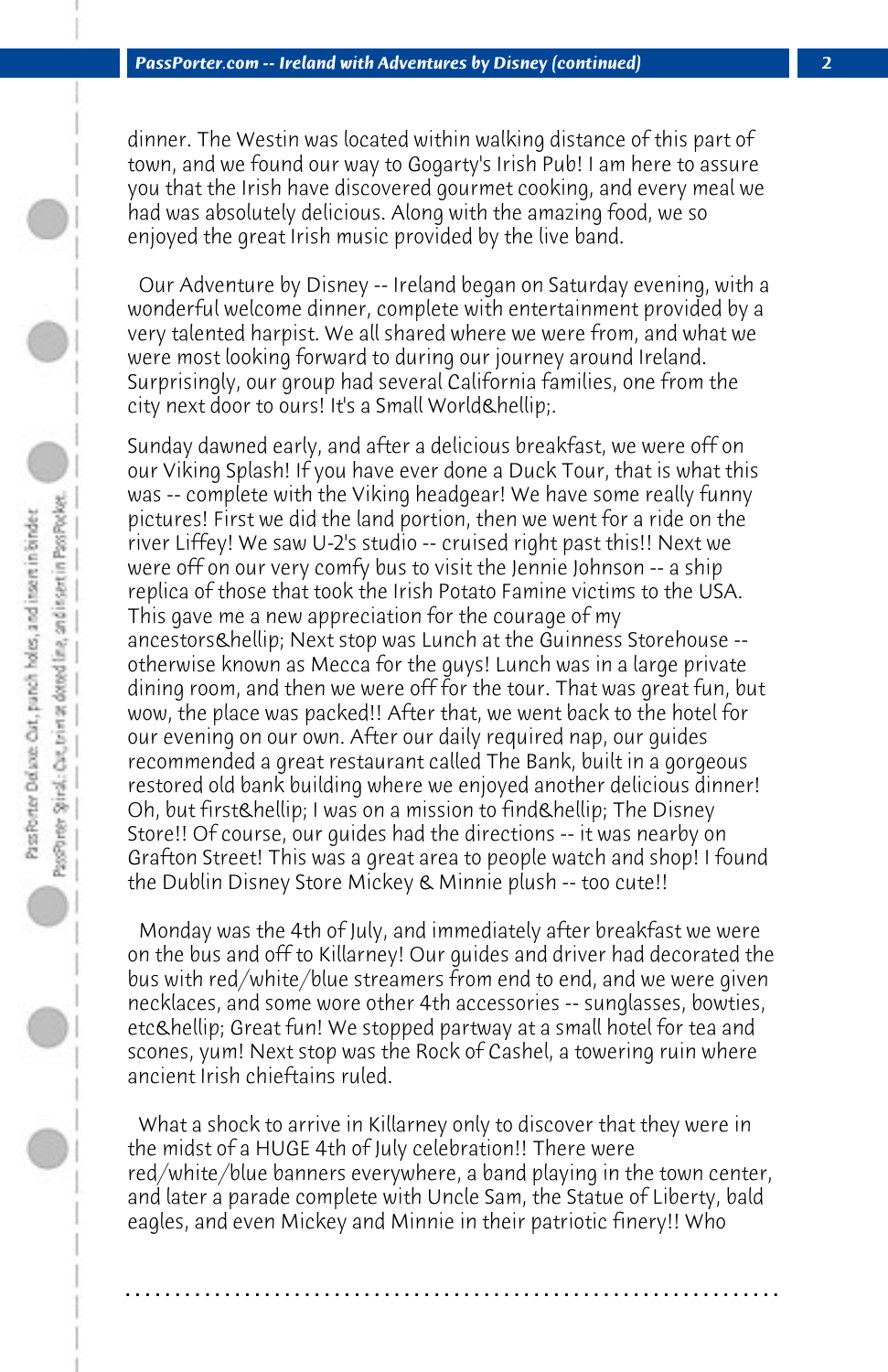knew?? We enjoyed a light dinner -- Murphy's famous ice cream, and then most of our group went off on the Ghost Bus tour. We sat that one out and went to the hotel's garden Bar for a yummy dinner. Every pub and restaurant had their own version of Atlantic Seafood Chowder, and I had to sample them all!!! Later, we all met in the hotel library for Irish Coffees (hot chocolate for the young'uns and teetotalers). We did not make it to see the midnight fireworks -- but we did hear them!

 Tuesday was another full day. First we did the Jaunty Cart ride to Ross Castle in Killarney National Park. Our driver loved kids, so he had two boys up front with him, and he taught them how to drive the cart. After some time to explore Ross Castle -- another ruin & hellip; we took our bus to another hotel where many of our group embarked upon a bike ride to the next stop in the Park, Muckross House. Those of us with creaky knees took the bus there! We toured Muckross House, a lovely restored home by a beautiful lake. After the tour and a huge lunch, we had some free time (for our daily nap). Later, we were all off to Kate Kearney's Cottage for a traditional Irish evening of food, Irish music and folk dancing! Almost forgot- every day we had a visit from our guide's plush lamb named Shamrock -- and Shamrock had a special surprise!!! No spoilers here…

 Wednesday we checked out of the Killarney Park Hotel, and we were off to kiss the Blarney Stone! We spent a good amount of time at Blarney Castle, but it was raining, and the steps up to the top of the castle were very slippery, so we stayed at ground level and let the younger folk make that climb (those who needed to). We found a ground level Blarney Castle stone, technically another Blarney Stone, and we gave that a quick kiss!! We stopped in a very cute town named Adare and had lunch at the local pub -- Aunty Lena's (thankfully not the Leakin' Lena, as it was still raining!) Finally, we arrived at Dromoland Castle, and the staff were all lined up on the walkway awaiting our arrival! Just like in Downton Abbey!

 After we were checked in -- our room was down in the converted stables (or dungeon, depending upon who we talked to…) while our friends hiked up four windy narrow flights of stone stairs to the tower & hellip;, the adults met for a delicious dinner at Dromoland Castle's Fig tree Restaurant at the Golf and Country Club while the kids had their own dinner and fun evening.

 Thursday we had the day to play at Dromoland Castle. We all met after breakfast for a walking tour of the castle grounds. Our knees were getting a bit creaky after all the walking, so our guide was kind enough to get us a golf cart for this tour! Ed upped her tip significantly for that great kindness!! Later, we attended the falconry tour, followed by lunch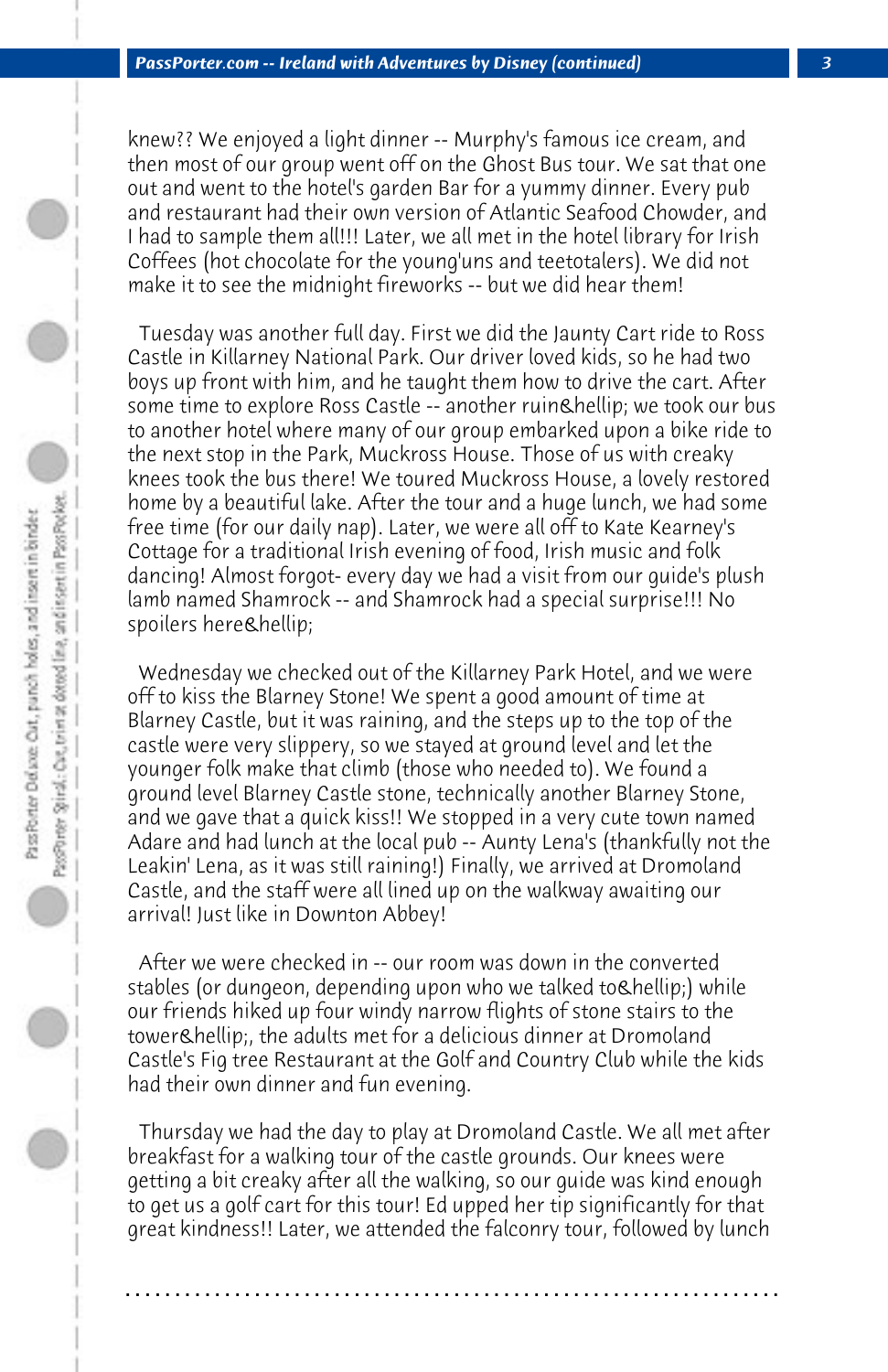*PassPorter.com -- Ireland with Adventures by Disney (continued) 4*

on our own and then another carriage ride around the grounds. That was spectacular! After our now traditional nap, we were off to our medieval dinner at Knappogue Castle -- and our guides arranged for the four of us to be Kings and Queens of Ireland for the night!! What a great 25th Anniversary party that was!

 Friday, after breakfast at the Dromoland Castle Earl of Thomond restaurant, we were off to our Rathbaun Irish farm tour, complete with scone making with Frances, sheep shearing demonstration, and bottle feeding the lambs! We had a lovely lunch at the farm, and enjoyed our freshly baked scones for dessert! Our last stop was at the Cliffs of Moher -- fabulous!!! That evening was our farewell dinner in a Dromoland Castle private room -- an Irish feast with step dancing and traditional music, followed by the famous ABD Adventure slide show. Best news -- this time ABD sent us a copy of that slide show -- it was hilarious!! Worst news (for most) -- the trip was over and they would be departing for home in the morning & hellip; but not us.

 We chose to add on a few extra days to this Ireland Adventure, and we were so glad that we did. Again, we knew there were parts of Ireland that ABD would not visit, and we planned our escorted Emerald Elite Tour for four to visit these regions. By hiring a car and driver as part of our package, we all were able to relax and enjoy the sights without driving off the road! The Irish not only drive on the left, they make even NASCAR drivers seem tame. We were careful not to watch the van's [speedometer!](http://www.passporter.com/articles/ireland-adventures-by-disney.php)

 We spent a few days exploring Ireland but by Wednesday, the party was over & hellip; but the memories of this Adventure will be in our hearts forever! With 2017 fast approaching, we wonder where we will visit on our next Adventure by Disney.

*About The Author: Carol is a lifelong Disney fan and a 20 year DVC member who has enjoyed countless trips to Walt Disney World and Disneyland, many cruises, and now three Adventures by Disney. When not working as a Quality Director, she is always planning that next adventure by land or by sea.*

*Article last updated: 01-26-2017*

*View the latest version online at: http://www.passporter.com/articles/ireland-adventures-by-disney.html*

*Copyright by Carol Pranis. All rights reserved under International and Pan-American Copyright Conventions. No part of this publication may be stored in a retrieval system or transmitted in*